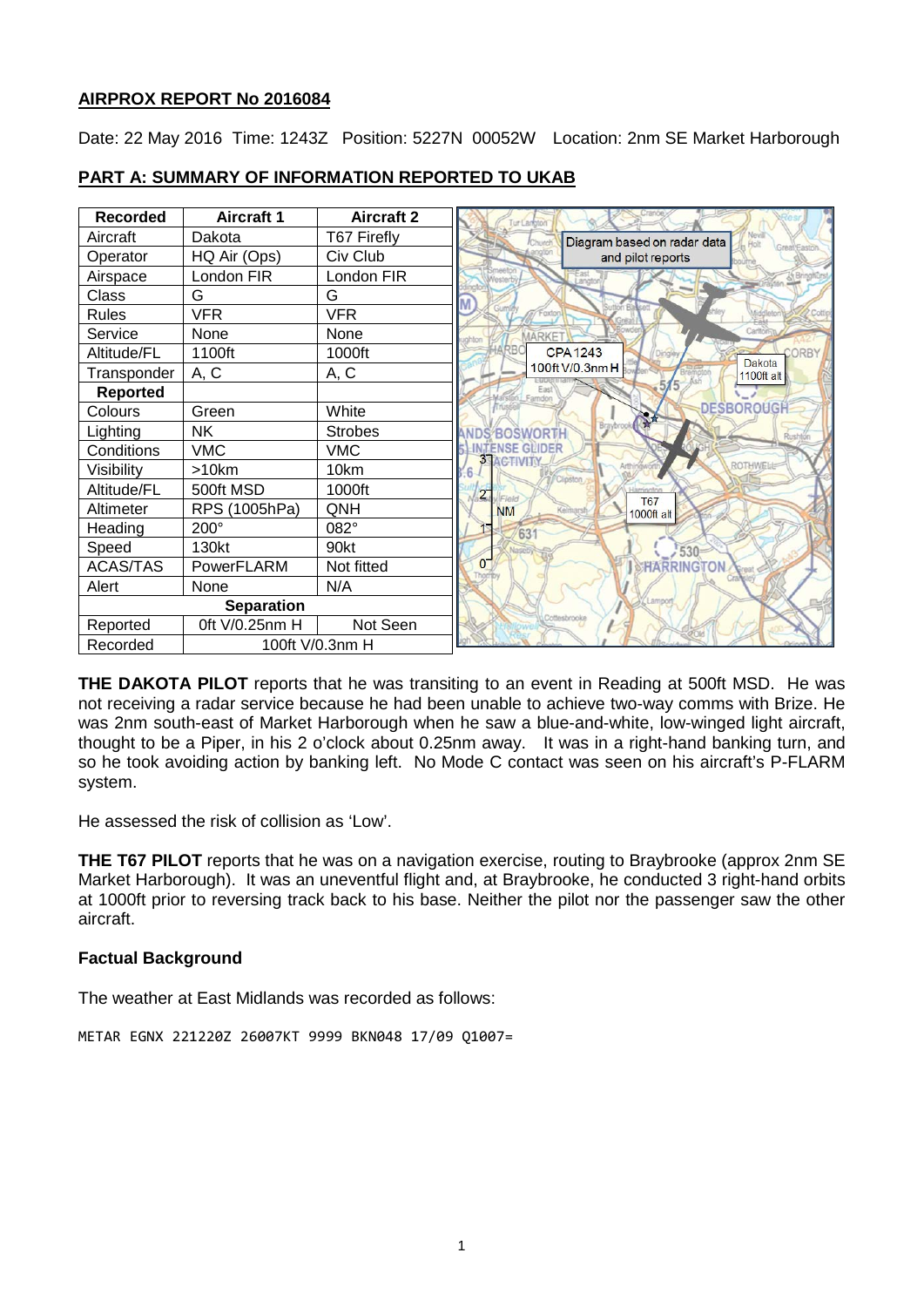#### **Analysis and Investigation**

#### **UKAB Secretariat**

The following screen shots were taken from the NATS Area Radar recordings and show the closing geometry of the two aircraft prior to the Airprox. The white cross indicates the position of Braybrooke. At Figure 1, the aircraft are 2.9nm apart, with the T67 indicating 1200ft amsl and the Dakota 1000ft amsl. At Figure 2, the T67 pilot has just started to commence his right-hand orbit. and the two aircraft are 1.2nm apart; the T67 has descended to 1000ft amsl and the Dakota has climbed slightly to 1100ft amsl.







The Dakota and T67 pilots shared an equal responsibility for collision avoidance and not to operate in such proximity to other aircraft as to create a collision hazard<sup>[1](#page-1-0)</sup>. If the incident geometry is considered as head-on or nearly so then both pilots were required to turn to the right<sup>[2](#page-1-1)</sup>.

## **Comments**

## **HQ Air Command**

In the Class G airspace environment the acknowledged barriers to MAC available to noncooperating aircraft are: an appropriate Air Traffic Service (ATS); compatible CWS; and lookout. Neither aircraft involved in this incident, which took place on a Sunday, was in receipt of an ATS – the nearest unit available to provide a LARS was Brize Norton and the location of the incident is at the very extremes of the Brize Norton radar and radio coverage. Furthermore, the Dakota's transit altitude was specifically chosen to avoid exposure to the more crowded height bands above, where a significant amount of GA traffic is known to operate at weekends. It is therefore debateable whether the provision of an ATS is actually germane to this Airprox.

Both aircraft were fitted with transponders and were visible on secondary radar. Additionally, the Dakota was equipped with P-FLARM which should have detected the presence of the Firefly – it remains unclear as to why the Firefly did not appear on the Dakota's P-FLARM display because the equipment was deemed to be serviceable both throughout and after the mission.

The final barrier remains lookout, and this was effective in that the Dakota pilot saw the Firefly, albeit late, and took action to increase separation.

l <sup>1</sup> SERA.3205 Proximity.

<span id="page-1-1"></span><span id="page-1-0"></span><sup>2</sup> SERA.3210 Right-of-way (c)(1) Approaching head-on.